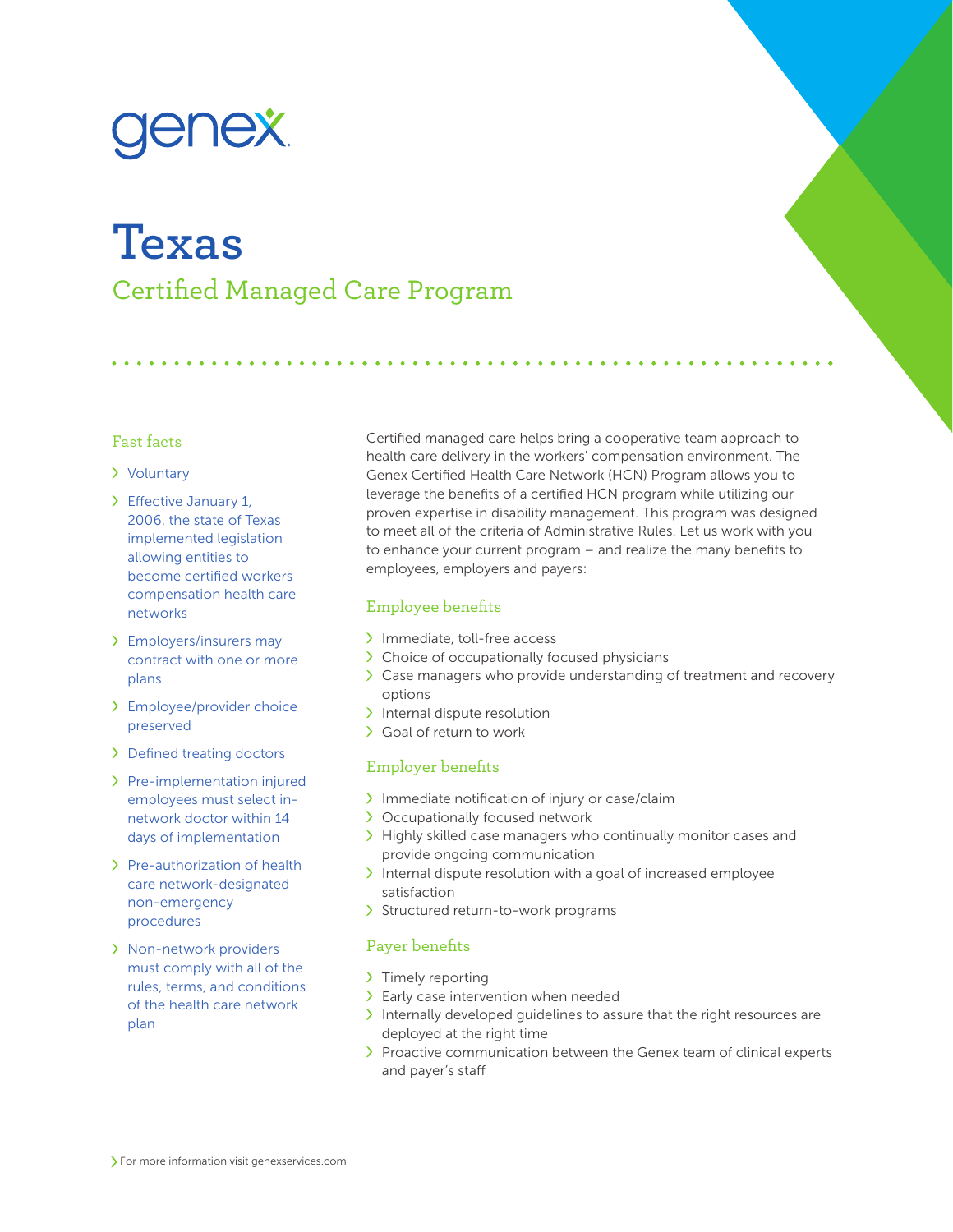#### Fast facts, cont.

Must arrange for services, including referrals to specialists, within the time appropriate to the circumstances and conditions that do not exceed 21 calendar days from the date of the original request

### Plan administrator

> Kimberly Hudson 888.464.3639 x15903

#### Legislation

28 Chapter 10 of the Texas Administrative Code and Texas Insurance Code, Chapter 1305.

Effective January 1, 2011, all informal or voluntary PPO networks will be prohibited in Texas. The only available network option for Texas employers that subscribe to the WC Act will be "workers' compensation health care networks" certified by the Texas Department of Insurance, per Texas Labor Code Sec. 413.0115 added by HB 473 in 2007.

#### Required components of Health Care Network Plans

- Organizational documents, including Biographical Affidavits of Officers and Directors
- Descriptions of the times, places, and manner for providing plan services, including evidence of an adequate number of health care providers in each category to give employers and employees convenient geographic accessibility and flexible choices
- All required health care services and providers, as specified, unless there is evidence that a service is not available in a community
- Copies of all types of standard contracts and agreements with providers, including the corresponding directory and licensing information for each provider
- Descriptions of programs, as specified, for peer review, utilization review, internal dispute resolution, return to work, workplace safety and health, and aggressive medical case management
- A plan to inform employees about provider choices and access to those providers, dispute resolution, and a copy of the health care network notice provided to employees
- > Plans must include a program to educate participating providers on required treatment parameters, MMI, PPD management, and special obligations under the workers compensation system
- Plans must identify any medical treatment standards developed for services not covered by department standards and must make them available for review by the Commissioner upon request.